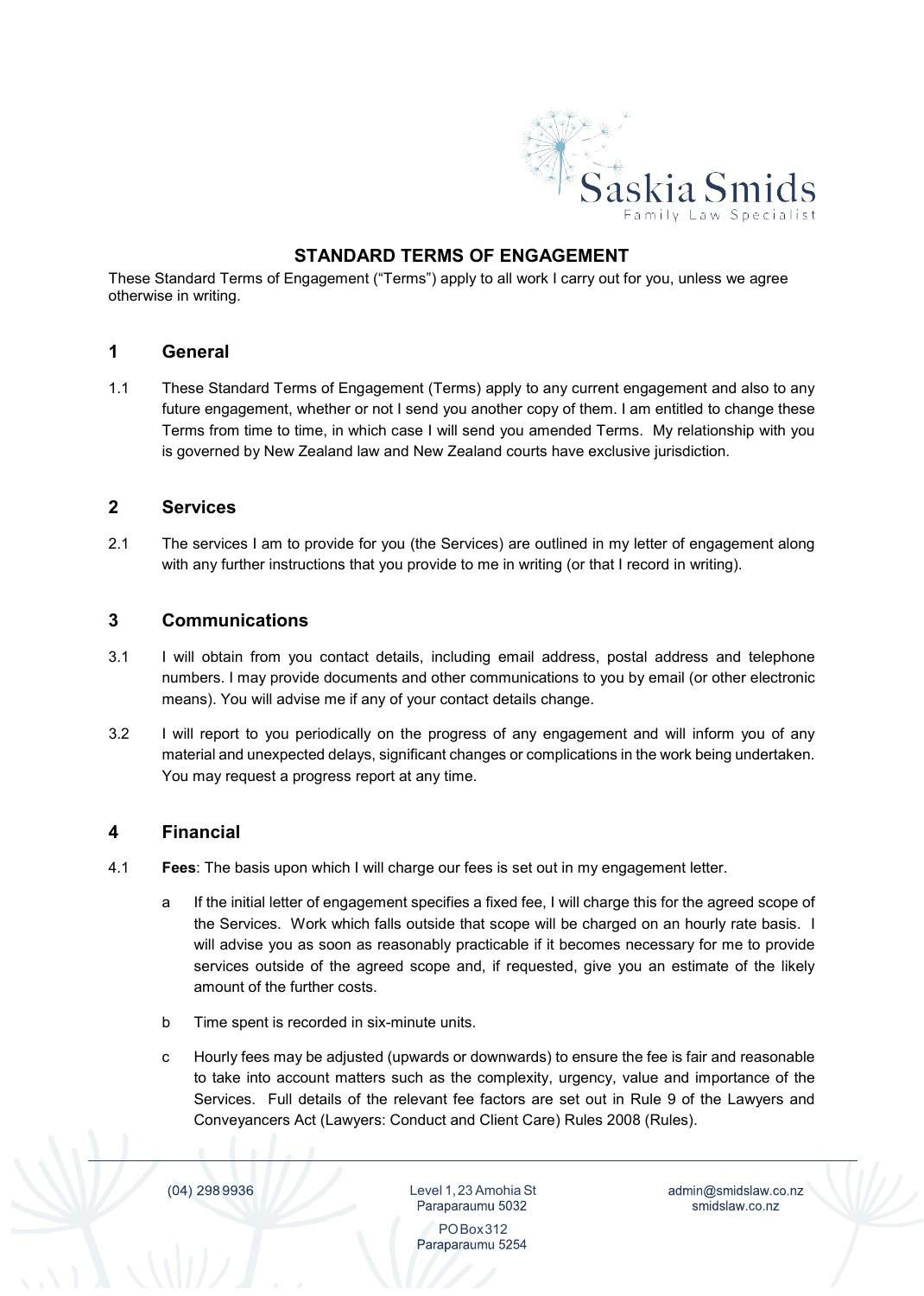- 4.2 **Disbursements and Third-Party Expenses:** In providing the Services I may incur disbursements and payments to third parties on your behalf. You authorise me to incur these disbursements (which may include such items such as search fees, court filing fees, registration fees and travel and courier charges) which are reasonably necessary to provide the Services. You also authorise me to make payments to third parties on your behalf which are reasonably required to undertake the Services (which may include items such as experts' costs or counsel's fees). These will be included in my invoice to you, shown as "disbursements" when the expenses are incurred (or in advance when I know I will be incurring them on your behalf).
- 4.3 **Office Service Charge Fee (Administrative expenses):** In addition to disbursements, I may charge a fee of \$35 plus gst to cover out of pocket costs which are not included in my fee and which are not recorded as disbursements. These include items such as photocopying and printing, postage and phone calls.
- 4.4 **GST**: My services will usually attract Goods and Services Tax (GST). If this is the case, GST is payable by you on my fees and charges.
- 4.5 **Invoices**: I will send interim invoices to you, usually monthly, and on completion of the matter, or termination of our engagement. I may send you invoices more frequently when I incur a significant expense or undertake a significant amount of work over a shorter period of time.
- 4.6 **Payment**: Invoices are payable within 14 days of the date of the invoice, unless alternative arrangements have been made with me.
	- a You authorise us to deduct my fees and other expenses from funds held in my trust account on your behalf on provision of an invoice to you, unless those funds are held for a particular purpose.
	- b If you have difficulty in paying any of my accounts, please contact me promptly so that I may discuss payment arrangements.
	- c If your account is overdue I may:
		- **i** require interest to be paid on any amount which is more than 14 days overdue, calculated at the rate of 2 % above the overdraft rate that my firm's main trading bank charges me for the period that the invoice is outstanding:
		- ii stop work on any matters in respect of which I am providing services to you;
		- iii require an additional payment of fees in advance or other security before recommencing work;
		- iv recover from you in full any costs I incur (including on a solicitor/client basis) in seeking to recover the amounts from you, including collection and legal fees incurred by me or any collection agency.
	- d Payment may be made by internet banking to ASB. The bank account number will be recorded on the invoice.
- 4.7 **Fees and disbursements in advance**: I may ask you to pre-pay amounts to me, or to provide security for my fees and expenses. I may do this, on reasonable notice, at any time.

(04) 298 9936

Level 1,23 Amohia St

admin@smidslaw.co.nz smidslaw.co.nz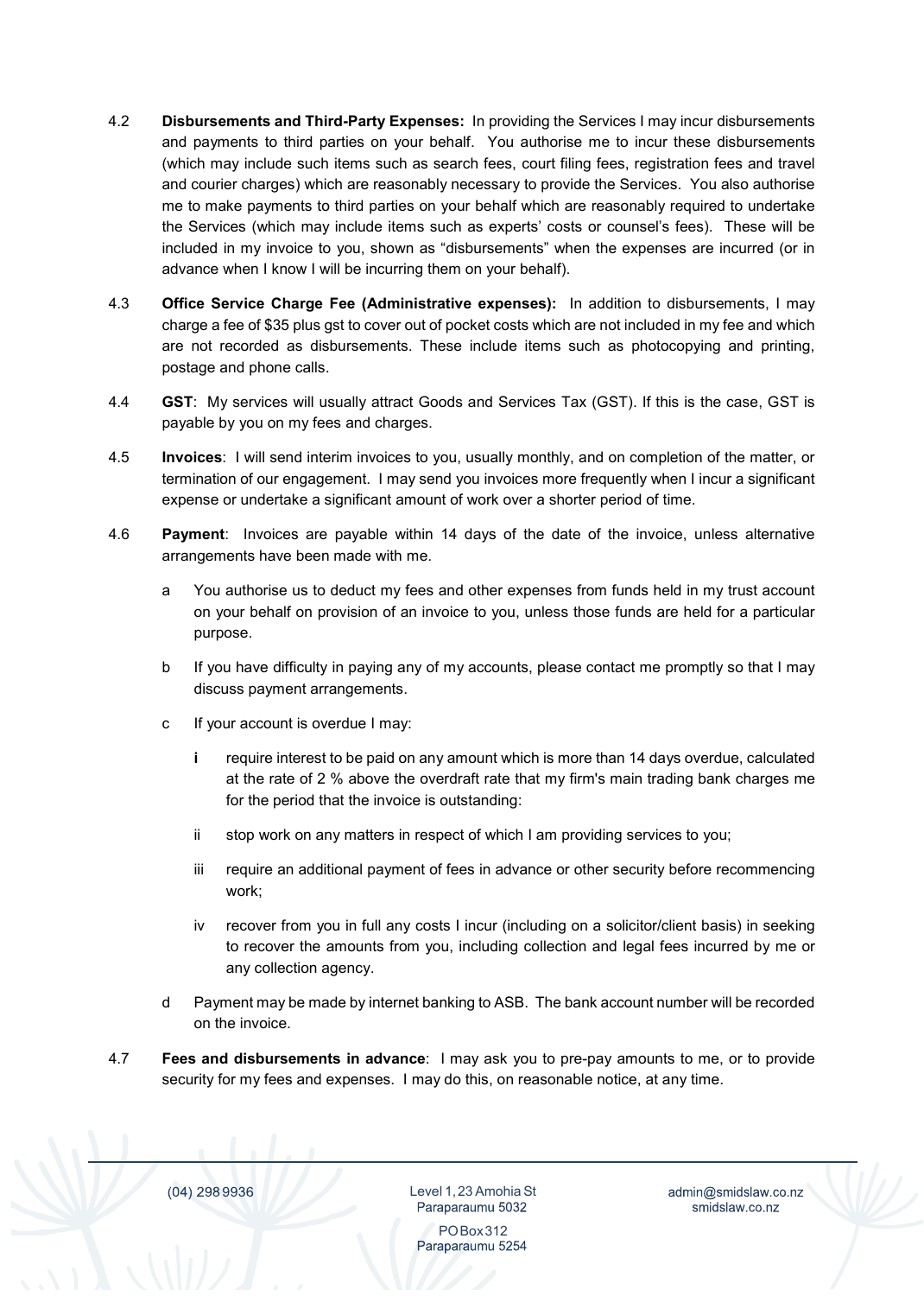- 4.8 **Estimates:** You may request an estimate of my fee for undertaking the Services at any time. If possible, I will provide you with an estimate (which may be a range between a minimum and a maximum amount or for a particular task or step). An estimate is not a quote. Any significant assumptions included in the estimate will be stated and you must tell me if those assumptions are wrong or change. I will inform you if I am likely to exceed the estimate by any substantial amount. Unless specified, an estimate excludes GST, disbursements and expenses.
- 4.9 **Third Parties**: Although you may expect to be reimbursed by a third party for my fees and expenses, and although my invoices may at your request or with your approval be directed to a third party, you remain responsible for payment to me in accordance with these Terms if the third party fails to pay me.
- 4.10 **Trust Accounting: I** operate a trust account. All money received from you or on your behalf will be held to your credit in our trust account.
	- a Payments out of the trust account will be made either to you or to others with your authority. Written authorisation from you (and if I am acting for more than one of you, from all of you) will be required when payment is to be made to a third party. Before making a payment to another account I may require verification of the account details by provision of (for example) a copy of a deposit slip, cheque or bank statement showing the account number, a signed authority from you including the bank account details, or a signed letter from the relevant financial institution providing bank account details.
	- b A full record of my trust account is kept at all times. A statement of trust account transactions detailing funds received, and payments made on your behalf will be provided to you periodically and at any time upon your request.
	- c Unless it is not reasonable or practicable to do so, when I hold significant funds for you for more than a short period of time I will discuss with you whether the fuds should be placed on call deposit with a bank registered under section 69 of the Reserve Bank of New Zealand Act 1989.
- 4.11 **Confidence**: I will hold in confidence all information concerning you or your affairs that I acquire during the course of acting for you. I will not disclose any of this information to any other person except:
	- a to the extent necessary or desirable to enable us to carry out your instructions; or
	- b as expressly or impliedly agreed by you; or
	- c as necessary to protect my interests in respect of any complaint or dispute; or
	- d to the extent required or permitted by law.
- 4.12 Confidential information concerning you will as far as practicable be made available only to those within my firm who are providing legal services for you.
- 4.13 **Personal information and Privacy:** In my dealings with you I will collect and hold personal information about you. I will use that information to carry out the Services and to make contact with you about issues I believe may be of interest to you. Provision of personal information is voluntary but if you do not provide full information this may impact on my ability to provide the Services.

(04) 298 9936

Level 1,23 Amohia St

admin@smidslaw.co.nz smidslaw.co.nz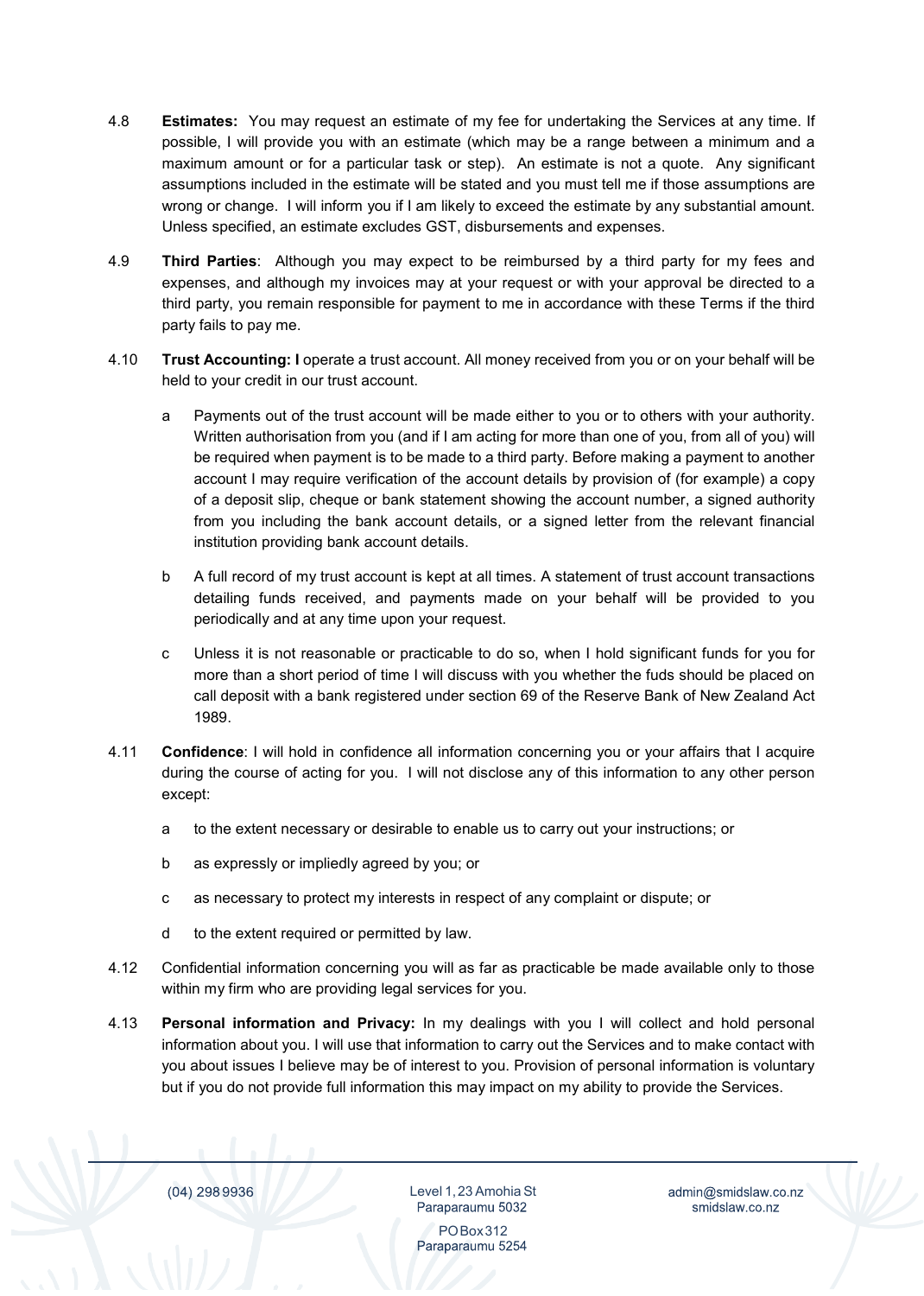- 4.14 Subject to clause 5.1, you authorise me to disclose, in the normal course of performing the Services, such personal information to third parties for the purpose of providing the Services and any other purposes set out in these Terms.
- 4.15 I may disclose your name and address to third parties such as credit agencies to perform a credit reference or to undertake credit management or collection processes if it is reasonable to do so.
- 4.16 The information I collect and hold about you will be kept at my offices and/or at secure file storage sites (including electronic file storage sites) elsewhere. If you are an individual, you have the right to access and correct this information. If you require access, please contact me.
- 4.17 **Verification of identity:** The Financial Transactions Reporting Act 1996 requires us to collect from you and to retain information required to verify your identity. I may therefore ask you to show us documents verifying your identity (such as a passport or driver's licence). I may retain copies of these documents. I may perform such other customer verification checks as to your identity and checks as to the source of any funds associated with any transaction to which the Services relate as I consider to be required by law.

### **5 Documents, Records and Information**

- 5.1 I will keep a record of all important documents which I receive or create on your behalf on the following basis:
	- a I may keep a record electronically and destroy originals (except where the existence of an original is legally important such as in the case of wills and deeds).
	- b At any time, I may dispose of documents which are duplicates, or which are trivial (such as emails which do not contain substantive information), or documents which belong to us.
	- c I am not obliged to retain documents or copies where you have requested that I provide them to you or to another person and I have done so, although I am entitled to retain copies for my own records if I wish to do so.
- 5.2 I will provide to you on request copies or originals (at my option) of all documents to which you are entitled under the Privacy Act 1993 or any other law. I may charge you my reasonable costs for doing this.
- 5.3 Where I hold documents that belong to a third party you will need to provide me with that party's written authority to uplift or obtain a copy of that document.
- 5.4 Unless you instruct me in writing otherwise, you authorise me and consent to me (without further reference to you) to destroy (or delete in the case of electronic records) all files and documents in respect of the Services 7 years after our engagement ends (other than any documents that I hold in safe custody for you or are otherwise obliged by law to retain for longer). I may retain documents for longer at my option.
- 5.5 I may, at my option, return documents (either in hard or electronic form) to you rather than retain them. If I choose to do this, I will do so at my expense.
- 5.6 I own copyright in all documents or work I create in the course of performing the Services but grant you a non-exclusive licence to use and copy the documents as you see fit for your own personal or commercial use. However, you may not permit any third party to copy, adapt or use the documents without my written permission.

(04) 298 9936

Level 1,23 Amohia St Paraparaumu 5032

admin@smidslaw.co.nz smidslaw.co.nz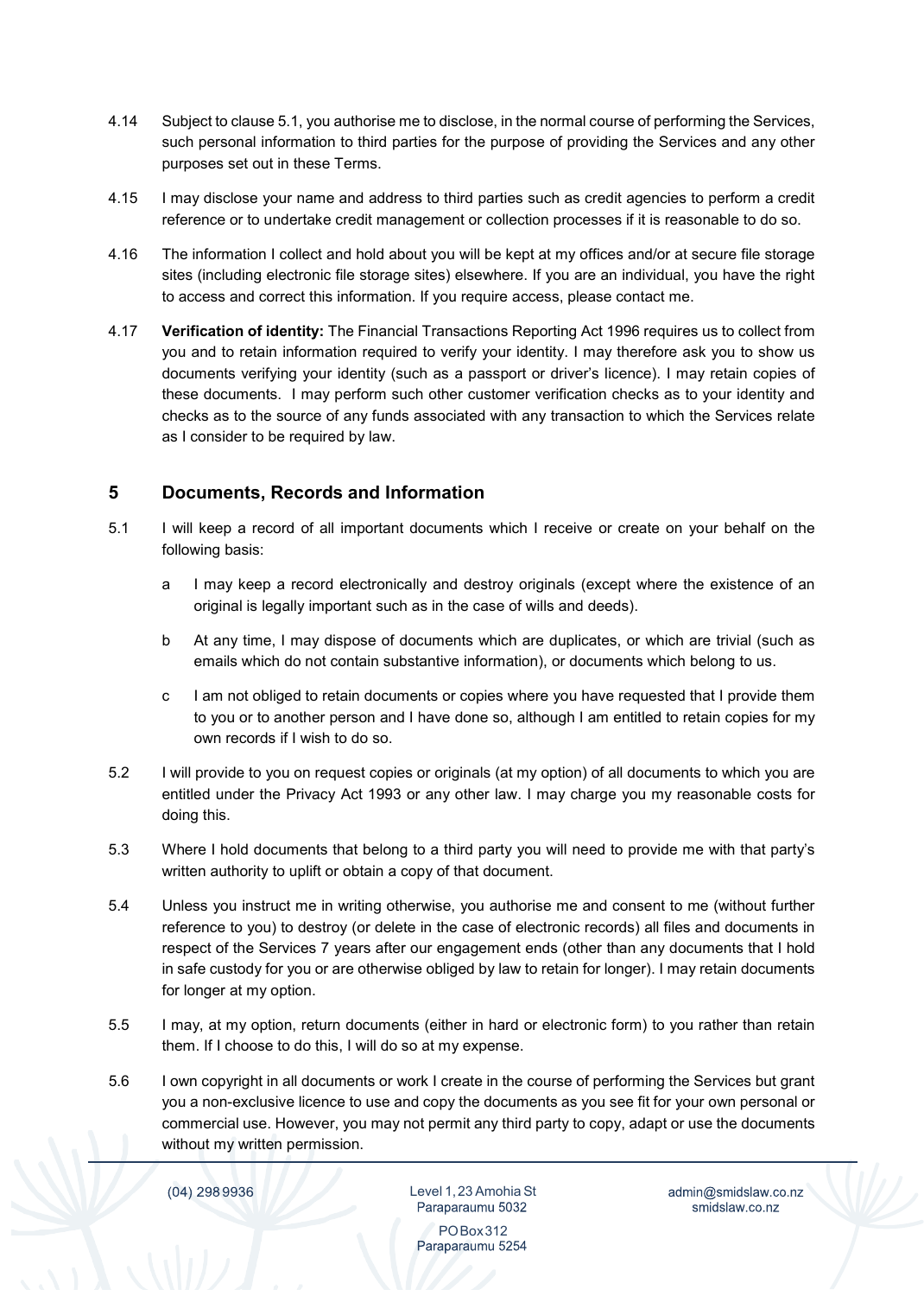## **6 Conflicts of Interest**

- 6.1 I am obliged to protect and promote your interests to the exclusion of the interests of third parties and ourselves as set out in the Lawyers and Conveyancers Act (Lawyers: Conduct and Client Care) Rules 2008 (Rules). This may result in a situation arising where I have a conflict of interest.
- 6.2 I have procedures in place to identify and respond to conflicts of interest or potential conflicts of interest. If a conflict of interest arises I will advise you of this and follow the requirements and procedures set out in the Rules. This may mean I cannot act for you further in a particular matter and I may terminate our engagement.

# **7 Duty of Care**

- 7.1 My duty of care is to you and not to any other person. I owe no liability to any other person, including for example any directors, shareholders, associated companies, employees or family members unless I expressly agree in writing. I do not accept any responsibility or liability whatsoever to any third parties who may be affected by my performance of the Services or who may rely on any advice I give, except as expressly agreed by us in writing.
- 7.2 My advice is not to be referred to in connection with any prospectus, financial statement, or public document without my written consent.
- 7.3 My advice is opinion only, based on the facts known to me and on my professional judgement, and is subject to any changes in the law after the date on which the advice is given. I am not liable for errors in, or omissions from, any information provided by third parties.
- 7.4 My advice relates only to each particular matter in respect of which you engage me. Once that matter is at an end, I will not owe you any duty or liability in respect of any related or other matters unless you specifically engage me in respect of those related or other matters.
- 7.5 Unless otherwise agreed, I may communicate with you and with others by electronic means. I cannot guarantee that these communications will not be lost or affected for some reason beyond my reasonable control, and I will not be liable for any damage or loss caused thereby.

## **8 Limitations on Obligations or Liability (Optional)**

8.1 To the extent allowed by law, my aggregate liability to you (whether in contract, tort, equity or otherwise) in connection with my Services is limited to the amount available to be payable under the Professional Indemnity Insurance held by the firm.

### **9 Termination**

- 9.1 You may terminate our retainer at any time.
- 9.2 I may terminate our retainer in any of the circumstances set out in the Rules including the existence of a conflict of interest, non-payment of fees, and failure to provide instructions.
- 9.3 If our retainer is terminated you must pay all fees, disbursements and expenses incurred up to the date of termination.

(04) 298 9936

Level 1,23 Amohia St Paraparaumu 5032

admin@smidslaw.co.nz smidslaw.co.nz